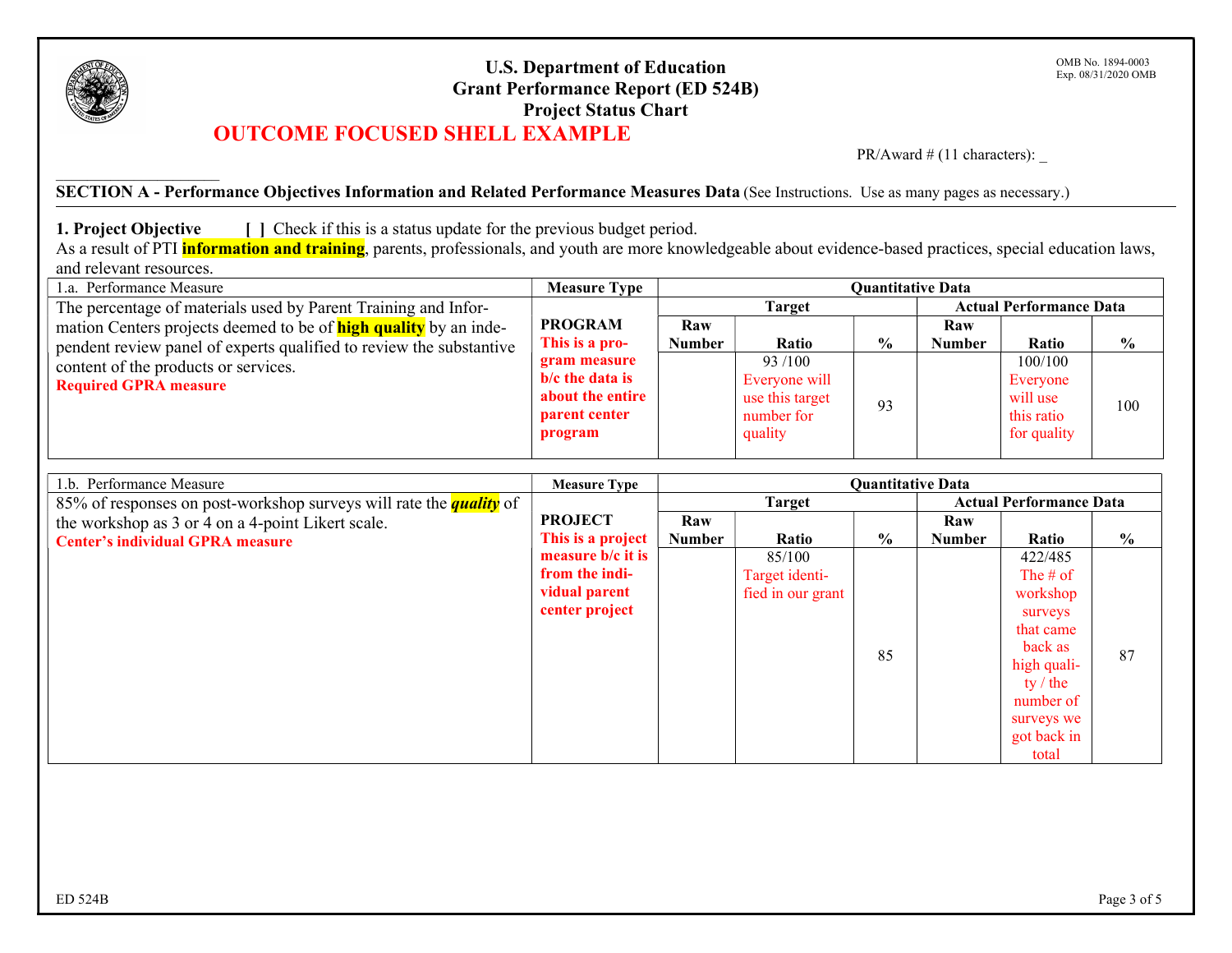| 1.c. Performance Measure                                                                                                                  | <b>Measure Type</b> | <b>Quantitative Data</b> |                |               |                                |             |               |  |
|-------------------------------------------------------------------------------------------------------------------------------------------|---------------------|--------------------------|----------------|---------------|--------------------------------|-------------|---------------|--|
| Short term measure: 85% report increased awareness of special                                                                             | <b>PROJECT</b>      |                          | <b>Target</b>  |               | <b>Actual Performance Data</b> |             |               |  |
| education, disability resources, effective early learning practices,<br>school-aged practices, postsecondary practices, or data to inform |                     | Raw<br><b>Number</b>     | Ratio          | $\frac{6}{9}$ | Raw<br><b>Number</b>           | Ratio       | $\frac{0}{0}$ |  |
| decision making.                                                                                                                          |                     |                          | 85/100         |               |                                | 368/438     |               |  |
| Outcome measure comes directly from the project's logic model                                                                             |                     |                          | Target is from |               |                                | The $#$ of  |               |  |
|                                                                                                                                           |                     |                          | logic model    |               |                                | workshop    |               |  |
|                                                                                                                                           |                     |                          |                |               |                                | surveys     |               |  |
|                                                                                                                                           |                     |                          |                |               |                                | that came   |               |  |
|                                                                                                                                           |                     |                          |                |               |                                | back with   |               |  |
|                                                                                                                                           |                     |                          |                | 85            |                                | increased   | 84            |  |
|                                                                                                                                           |                     |                          |                |               |                                | awareness / |               |  |
|                                                                                                                                           |                     |                          |                |               |                                | the number  |               |  |
|                                                                                                                                           |                     |                          |                |               |                                | of surveys  |               |  |
|                                                                                                                                           |                     |                          |                |               |                                | we got      |               |  |
|                                                                                                                                           |                     |                          |                |               |                                | back in     |               |  |
|                                                                                                                                           |                     |                          |                |               |                                | total       |               |  |

| 1.d. Performance Measure                                          | <b>Measure Type</b> | <b>Quantitative Data</b> |                |                                |               |                  |                |
|-------------------------------------------------------------------|---------------------|--------------------------|----------------|--------------------------------|---------------|------------------|----------------|
| Medium term measure: 80% report increased knowledge & skills in   | <b>Target</b>       |                          |                | <b>Actual Performance Data</b> |               |                  |                |
| accessing or sharing relevant resources effective early learning, | <b>PROJECT</b>      | Raw                      |                |                                | Raw           |                  |                |
| school-aged, or post-secondary practices, or data to inform deci- |                     | <b>Number</b>            | Ratio          | $\frac{6}{9}$                  | <b>Number</b> | Ratio            | $\frac{6}{10}$ |
| sion-making.                                                      |                     |                          | 80/100         |                                |               | 21/25            |                |
| Outcome measure comes directly from the project's logic model     |                     |                          | Target is from |                                |               | The $#$ of       |                |
|                                                                   |                     |                          | logic model    |                                |               | <b>CPIR</b> data |                |
|                                                                   |                     |                          |                |                                |               | collection       |                |
|                                                                   |                     |                          |                |                                |               | surveys          |                |
|                                                                   |                     |                          |                |                                |               | that came        |                |
|                                                                   |                     |                          |                |                                |               | back indi-       |                |
|                                                                   |                     |                          |                | 80                             |               | cating able      | 84             |
|                                                                   |                     |                          |                |                                |               | to under-        |                |
|                                                                   |                     |                          |                |                                |               | stand in-        |                |
|                                                                   |                     |                          |                |                                |               | formation/       |                |
|                                                                   |                     |                          |                |                                |               | the number       |                |
|                                                                   |                     |                          |                |                                |               | of surveys       |                |
|                                                                   |                     |                          |                |                                |               | we got           |                |
|                                                                   |                     |                          |                |                                |               | back in          |                |
|                                                                   |                     |                          |                |                                |               | total            |                |